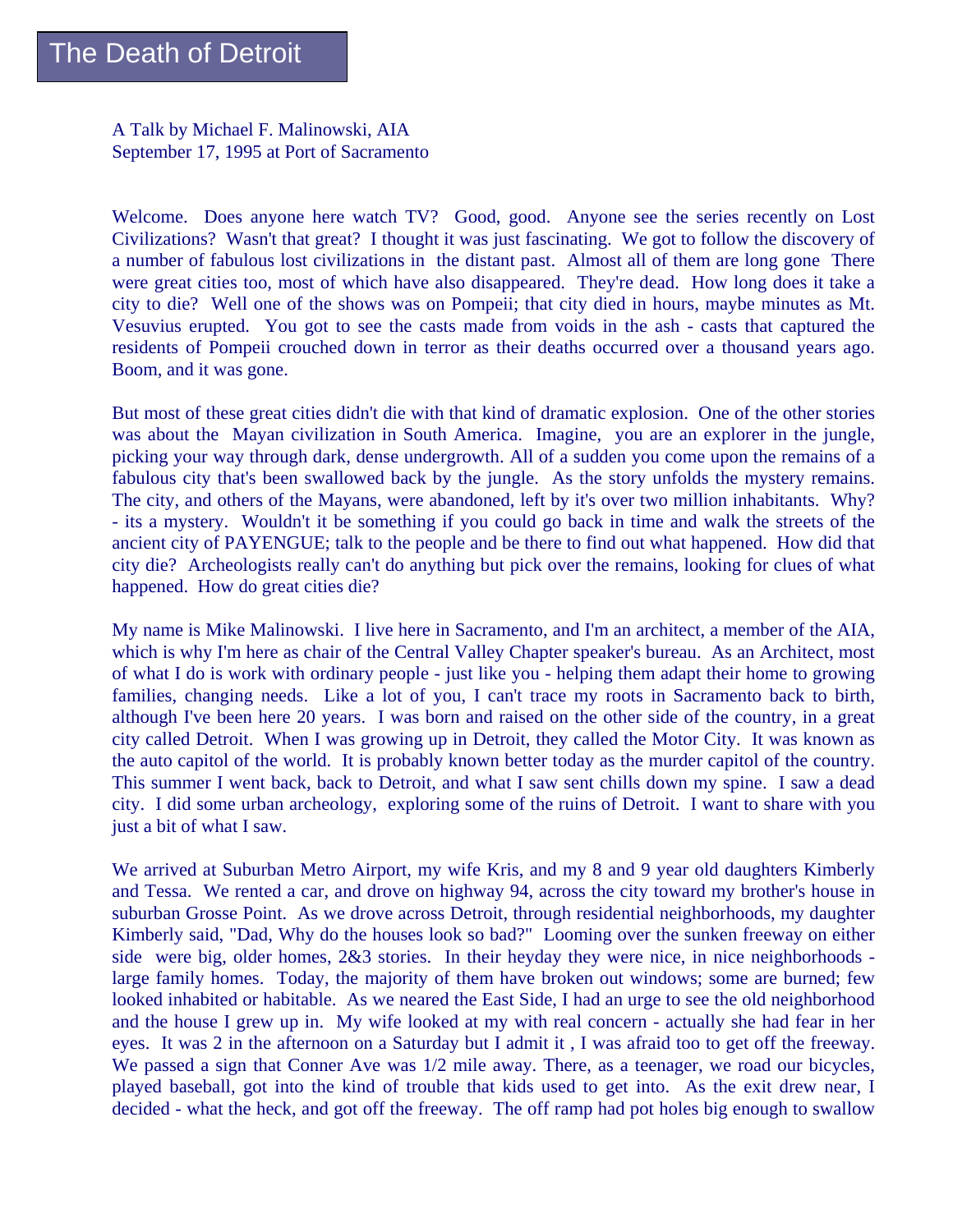a tire whole. As I dodged them, right up ahead of me loomed a burnt-out hulk of a car left abandoned right in the middle of street. As I quickly changed lanes, I thought about the last time we were in Detroit eight years ago when my Mom died. My 2 brothers and sister and I decided to drive by the house we had grown up in on Olga street just off Conner Avenue. There was shock as we drove down the street I remember from my boyhood. The canopy of trees had all been lost to Dutch Elm disease. What had been a charming tunnel of vegetation was now litter strewn. The houses were forlorn, some were abandoned, a few were missing and one or two were burned out shells, not yet demolished. Our house looked distressed, but occupied. It was across the street from a golf course, a particularly nice neighborhood when we were growing up. My mom was one the last to leave actually.

When I was in grade school, the block busting efforts of realtors had already started. I remember watching TV, sitting on the living room floor and overhearing frequent telephone calls from realtors urging my parents to sell - "You better get out now while you can! The prices are going down!" Our neighbors sold and moved on, one by one. Perhaps my dad and mom were not as afraid as the families leaving; or maybe the prospect of starting over from the house they had built literally from the ground up was too sad and daunting. Some neighbors were resolute about making a stand. But what started as trickle of an exodus ended as a wave, and in the end almost all of the families that I knew growing up were gone. They were replaced by strangers of less economic means, who in turn were no doubt fleeing neighborhoods in even more advanced states of decay, leaving their houses to even more desperate souls, and so on. The realtors who made the profits on the transactions, even as the prices continued to drop, were not at all popular, as you can imagine. In fact, one that seemed most associated with the blockbusting in our area was murdered several years after his efforts started. It was business as usual; hey - it's just buyers and sellers right? Who can say where the fear came from that fueled the exodus, a scene which was being repeated all over the City, and had played out in areas closer in years before.

11925 Olga, the two story brick dream house my parents had built, in which six lives were played out over almost 30 years was still there. It had fared better than some of it's neighbors, which were vacant lots. Others were burnt-out hulks not yet demolished. The streets had few operable cars, and every block had one or two burnt out remains - and giant piles of trash everywhere. It was surreal, as I remembered walking and playing on those streets, remembered sitting on the neighbor's porches, remembered feeling at home. Now it was a wasteland, frightening, foreign. It felt too unsafe to explore further. I decided to come back later myself and my brother without the added burden of concern for my daughters and wife. I remembered our last visit when we innocently drove past our house and then down the alley to see what remained of our former backyard and the artifacts my parents virtually abandoned, when my mom sold finally - a travel trailer, a boat and an above-ground swimming pool. As we slowed to a stop behind the house, suddenly two cars blockaded us in, pulling close to our bumpers in the one lane alley. A group of mean looking men jumped out, threatening us with drawn guns, demanding we step out of our car. We were panic stricken, but complied, since we were trapped. We were terrified, but after a minute realized they were terrified too. They were, I suppose, the 'good guys' protecting the neighborhood, afraid of furthers incursions onto their property by the ever-threatening dark forces. They let us go, within minutes, but it left an indelible memory of our home under siege.

The next day my brother Joe and I set out to drive some of the streets we remembered growing up, to assess the changes, literally the death of Detroit as we had known it. From the safe and secure suburb were we had spent the night at my brother's house, we drove back into the heart of the city. Our family's home was directly across from Chadler Park Golf Course, a once spiffy and neat little pocket of a neighborhood, although not luxurious, a cut above the surroundings. It was a little pocket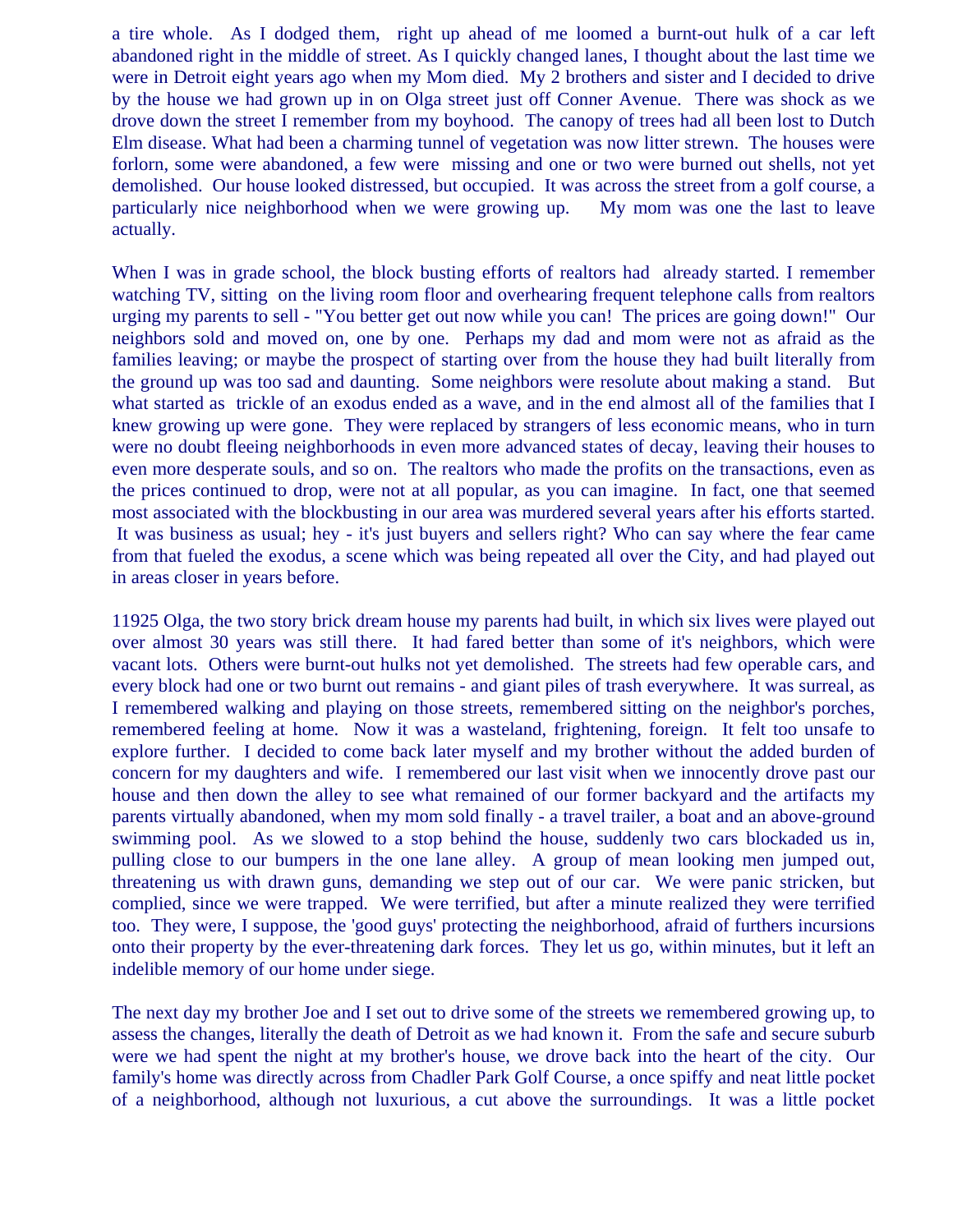notched out of the corner of golf course. As we drove up and down the streets, most of the houses were vacant. About half the houses were actually gone; another quarter were burnt-out hulks waiting for demolition. We saw only a few people, none of whom looked happy or friendly. Driving past the alleys in which we, as kids, with great delight, used to traverse looking for treasures, we peered into an impenetrable thickets of weed; the jungle, the forest returning to claim it's own. The side of the street that the golf course was on when we were growing up was a 20 foot swath of grass extending 4 blocks down and 4 blocks up. The L that defined the edge of our former neighborhood was now a threatening waste-high swath of weeds with the barbed wire topped fence around the golf course barely visible behind. As we drove the path that as kids we walked to school, where we, as little kids had walked carefree, unafraid, for about a mile - now it was a path litter-strewn, threatening. Every few blocks there was a beat-up and graffiti-marked sign. A valiant stand-by neighborhood groups, one announcing the Elm Street Crusaders, another the Barrett Street Buccaneers, stands by remaining residents against the dark forces. The Catholic Church that we had patronized as a family, 20 years earlier was now operated as some kind of social service facility. And the school across the street that we had attended appeared shattered and empty.

We continued on through Chandler Park which was part of our stomping grounds as kids. Boy Scout troops had events in the park. We walked there in the winter to the city skating rink and rode our bikes there in the summer to let off steam. Now it was mostly weed strewn, with some sections literal jungles of undergrowth 10-15 feet high, impenetrable. Amid broken picnic benches and piles of trash and debris, I saw a broken water lines gushing water. The only people in sight - one picking through the trash, another polishing a car parked near the gushing water, paid no heed. Where the former skating rink facility had been were littered remains of a partially finished demolition. The 3 story housing project overlooking the park along one edge, that when we grew up was definitely scary and off limits to us, was now an abandoned hulk without even boarding, most of the windows broken out. You could see inside rooms through to the sky through gaping holes in the roof; rooms which were probably still occupied by fringe characters. From there we went toward Mount Olivett Cemetery were parents both are buried. We drove down a 3 mile stretch of Van Dyke which in it's heyday was a thriving commercial strip lined on each side nonstop with  $2 \& 3$  story buildings, commerce and industry combined. Now there was block after block after block of empty shells, abandoned buildings, litter strewn vacant lots, burnt-cars, no sign of healthy business or economic vitality.

Downtown, we saw high rise buildings similarly abandoned, among them the JLHudson Dept Store. I remembered when were kids visiting it each Christmas with great delight to see 15 story high Christmas tree of lights on the facade. Now it was dark, shuttered, empty. along with buildings all along Woodward, akin to Main Street. There were virtually no people on the streets. It was empty, a ghost land, dead. We decided to follow Jefferson Boulevard back to the suburbs, as it runs alongside the Detroit River for many miles. leaving the City eventually to lead into some of the most exclusive and secure suburbs, among them Grosse Point..

Nearing the City limits, I saw an astounding site. Literally one block was decrepit and decayed within the city, and a mere hundred feet away, within the boundary of Grosse Point Woods, were manicured lawns, large well maintained homes, and thriving retail businesses. The contrast was unbelievably sharp, so dramatic as to be surreal. How, I remember thinking, have they trained the ruffians to respect the imaginary boundary line of the City?

Back at my brother's safely in the suburbs, I sat quietly contemplating the enormous decay I had witnessed. I thought about those miles on Van Dyke we had traversed. Imagine focusing on just one of those hundreds and hundreds of properties. Play back a video over a hundred years, to watch that street as it was in it's heyday, hustle and bustle, prosperity. Take one parcel, and look with me at the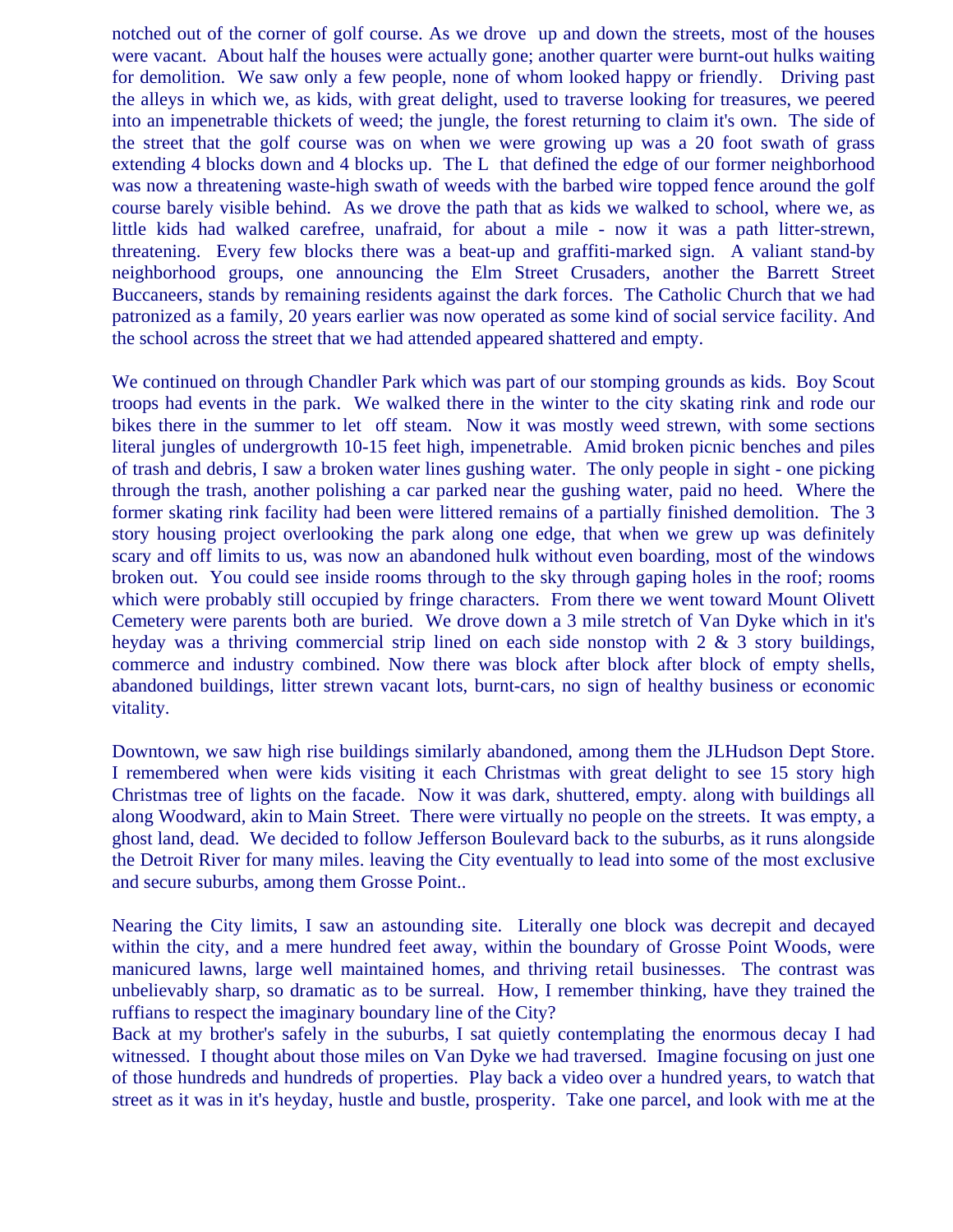lives centered around creating a structure there. Then imagine being able to watch as the long slow slide of decay sets in. A family valiantly trying to hold on, operating their business while others collapse around them. A fortune lost finally, but another entrepreneur steps in and takes ownership, with hopes that the slide has ended. Within years, the reality sets in again as the new family finally finds themselves also lost in the sweeping, seemingly irrevocable slide down to decay - towards the death of Detroit.

I can picture a dozen more families whose personal fortunes are dissipated, turned to dust, blown away, like the trash littering the now-abandoned buildings. They stand, each one of the hundreds, thousands of them, silent testimony to broken dreams, stories untold that will never be told. A mystery for urban archeologists of the future.

This is not destruction of a natural kind, like the eruption of Vesuvius destroying Pompeii. This was a creeping, insidious destruction, like a cancer. It was seemingly unstoppable, consuming all who stood in its way. When my mom finally gave up, one of the last of the original families in out neighborhood left and only after my dad was violently assaulted within their very home during one of the burglaries they suffered, they got pennies on the dollar for their home and the big possessions that wouldn't fit their new location. Values had declined to a degree that a 2800 sq ft 2 story brick house on a double lot, across the street from a golf course, was worth just over \$20,000 twelve years ago. More modest neighboring houses went for \$8, 10 thousand or they were just abandoned, in essence valued at nothing. And things have gone downhill from there.

Where were the good forces that could counteract these dark forces? Where were the crews to trim the trees, to haul away the empty cars? Where were the developers to seize on the opportunity of the vacant lots and build new homes? Where were the families in search of affordable housing who would jump at the chance to have an ownership chance of their own? Where are they today?

They are afraid, they see what I see, what you see, the decay and neglect, the crime, the lack of public services. They read about the tragedies, the assaults, the impact of being a citizen and calling for police, or fire protection, and being, essentially, alone. Every man, and woman, for themselves. Most of those who can, chose to go elsewhere. Most of those left, have no choice, since they do not have the resources that choice requires. With no business and land that's worthless there's no taxes, there's no income, no dollars to pay for the services. And so the downward spiral continues - more neglect is in store. Those that can, leave, leaving a huge infrastructure with costs. Imagine, it costs money to keep the water pipes working even when there is but one remaining house to serve; almost as much money as when the same pipes served dozens of homes. To maintain the fire hydrants, the streets, to provide police, to fight fires, and son on, even though surrounded by vacant lots and burnt-out hulks the costs go on, the services get less and less until finally ------ people give up too, and move on.

What can be done? Think about it as your problem, what would you do? What ideas do you have?

One idea: go in and fix things up, do rehab. I saw some evidence of that, it was tiny, lost amongst the sea of decay. Ah, you might say, let's get even more aggressive, spend more dollars. Bring the government to bear on the problem, go in and create blocks of new development. I saw that too, driving down Woodword which was the Main Street of Detroit, bisecting the city right down the middle. A brand-new shopping center in an area of intense deterioration, with new housing being built behind it. Recently completed and already starting to look a bit tarnished due to the litter and the broken up streets, the lack of street lights and the unpleasant characters hanging about. Would